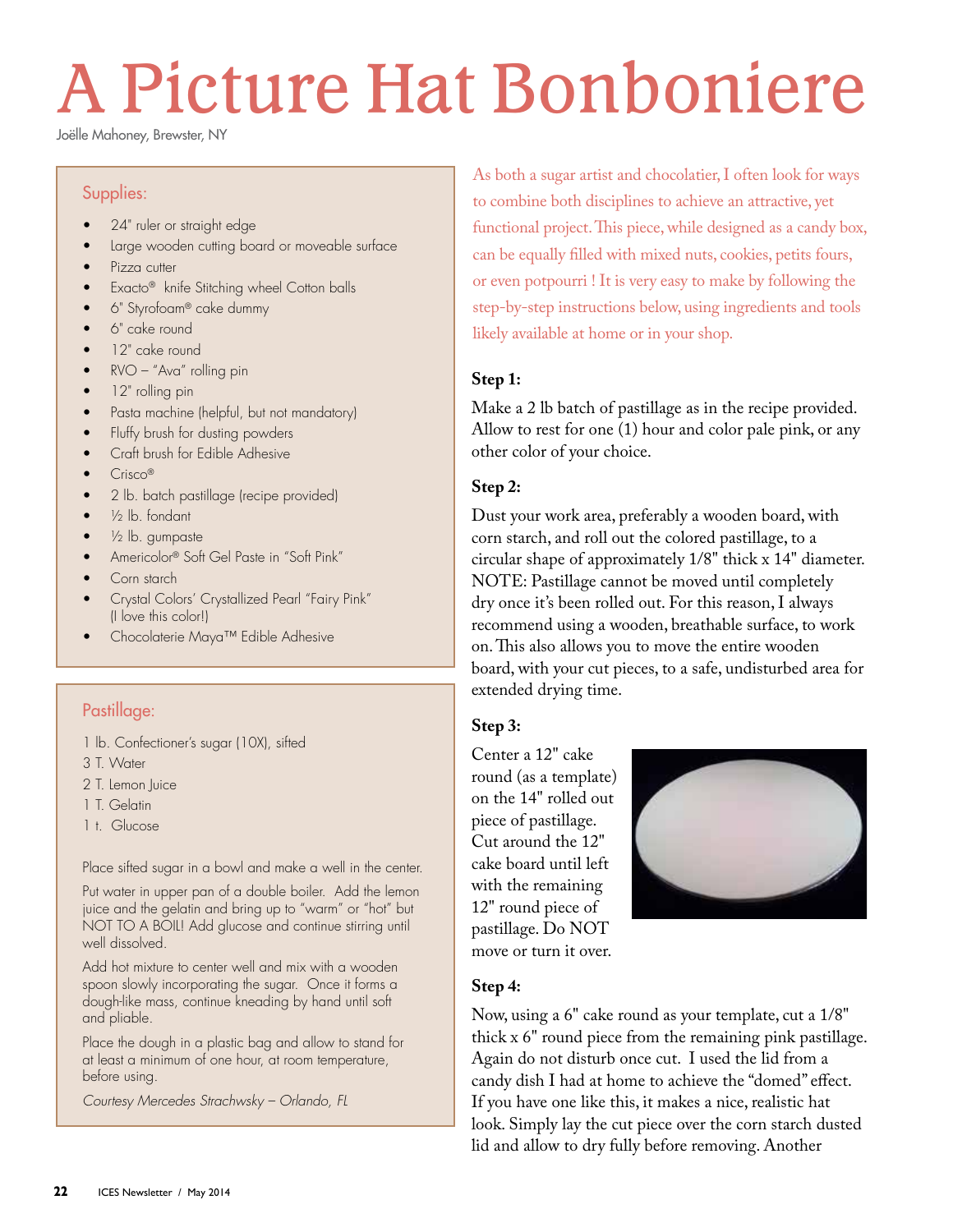idea is to cut the top of a rounded edge Styrofoam® 6" dummy, at just the area where is starts to round out, about 3/4" from the top. Now dust the "lid" with corn starch and proceed as above.



# **Step 5:**

Cut a strip 1/8" thick x 19" long x 1 ½" wide from the remaining pastillage. Using a 6" round Styrofoam® cake

dummy, dust the sides with corn starch and run the strip of pastillage around it for support. Cut a clean edge to edge, join where the ends meet and fasten with a small strip of Scotch® tape. Allow to dry fully.



### **Step 6:**

Once fully dried (this could take up to one (1) full week), turn the 12" piece over, revealing the smoother side, which will now be facing up. In general, the resulting texture of dried pastillage will feel much like ceramic and often require sanding to remove rough spots, or to adjust for fitting into or onto other pieces. For all sanding, start out by using # 100 grit sandpaper to remove any rough edges and uneven spots. Then, smooth out any remaining areas with #220 grit or higher.

#### **Step 7:**

As a personal preference, when doing a monochromatic piece, I like to use "texture" as my contrast. To accomplish this effect, once all pastillage pieces are fully dried (as



stated prior, this could take up to one (1) week), roll out a 6 ½" diameter, round piece of matching pink fondant, and emboss with a textured rolling pin of your choice. (Mine was an RVO "Ava" rolling pin.) Brush piping gel over the lid surface and cover with the textured pink fondant. Clean all edges of the lid and set aside to dry.

NOTE: You may ask: Why not just emboss the pastillage at the beginning? This medium is very dense, way more so than gumpaste, so it does not accept texture very well. Any attempt to do so will likely create cracks and not showcase your design at all. Rather, the design, once dry, will yield a "barely there" effect. Therefore, as an alternative, covering the pastillage with embossed fondant will produce a beautiful and crisp impression.

# **Step 8:**

Remove the band (19" x 1½" strip of dry pastillage) from the 6" Styrofoam® dummy. Place the band in the center of the 12" pastillage disc. To center this piece, measure 2¾" from outside of band to outside edge of

rim all around. Lightly draw a circle around band and using edible adhesive on the bottom of it, affix the band into position. It should start looking like a hat just about now.



#### **Step 9:**

Cut a strip of matching pink fondant 20" long x 2" wide. Turn the edges of the long sides in, as shown in photo. Turn the strip over and make sure all long edges are

straight. Using a tracing wheel, make a stitching effect, along both long edges, for a "hemmed" look. Dust the entire



ribbon with Fairy Pink Luster Dust. Affix this ribbon of fondant around the band with edible adhesive. Cut and make a clean join.

#### **Step 10:**

Using 50/50 paste (half fondant and half gumpaste), roll out a strip  $10"$  long x  $2\frac{1}{2}$ " wide. Turn the edges in, run a stitch impression along the long edges, and dust with Fairy Pink Luster Dust, as in STEP 9 above. To make the bow, fold the left and right narrow sides of this strip towards the center. Add a bit of edible adhesive to affix the fold and pinch together creating bow loops. From scrap pieces of the remaining ribbon, cut a piece 1 1/4" wide x 2 ½" long. As above, fold edges in, run a stitch line and dust. This piece now covers over the loop join of